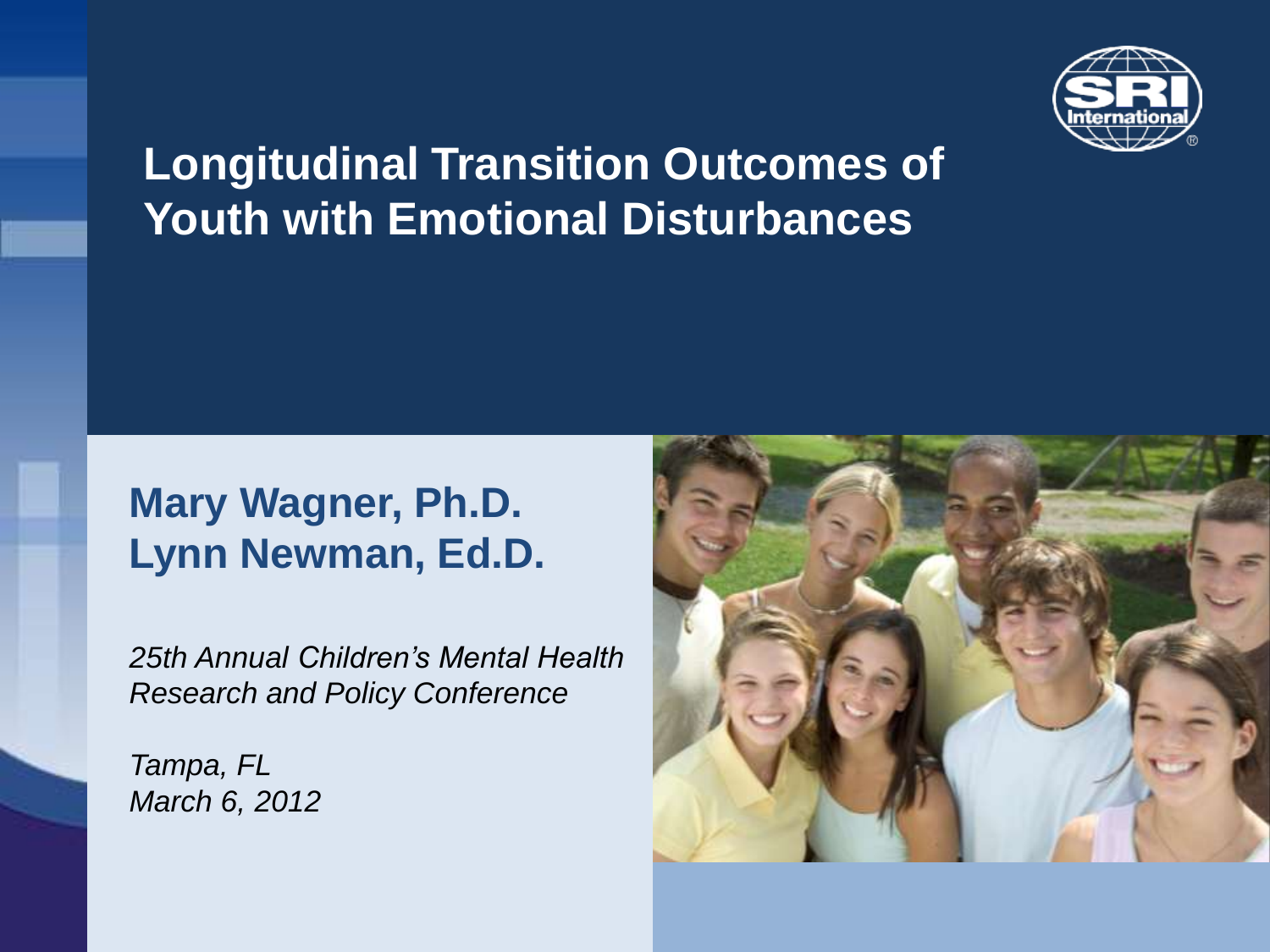

- Examine "the good news and the work ahead"<sup>1</sup> in improving the outcomes of youth with emotional and behavioral disorders (EBD)
	- Draw a nationally representative picture of outcomes for youth with EBD in 1990 and 2005 using data from the original National Longitudinal Transition Study (NLTS) and its "second generation" (NLTS2)
- Using NLTS2 data, document the post-high school outcomes of young adults with EBD nationally up to 8 years after high school

**SRI International** 

<sup>1</sup>American Youth Policy Forum and the Center on Education Policy. (2002). *Twenty-five years of educating children with disabilities: The good news and the work ahead*. Washington, DC: Authors.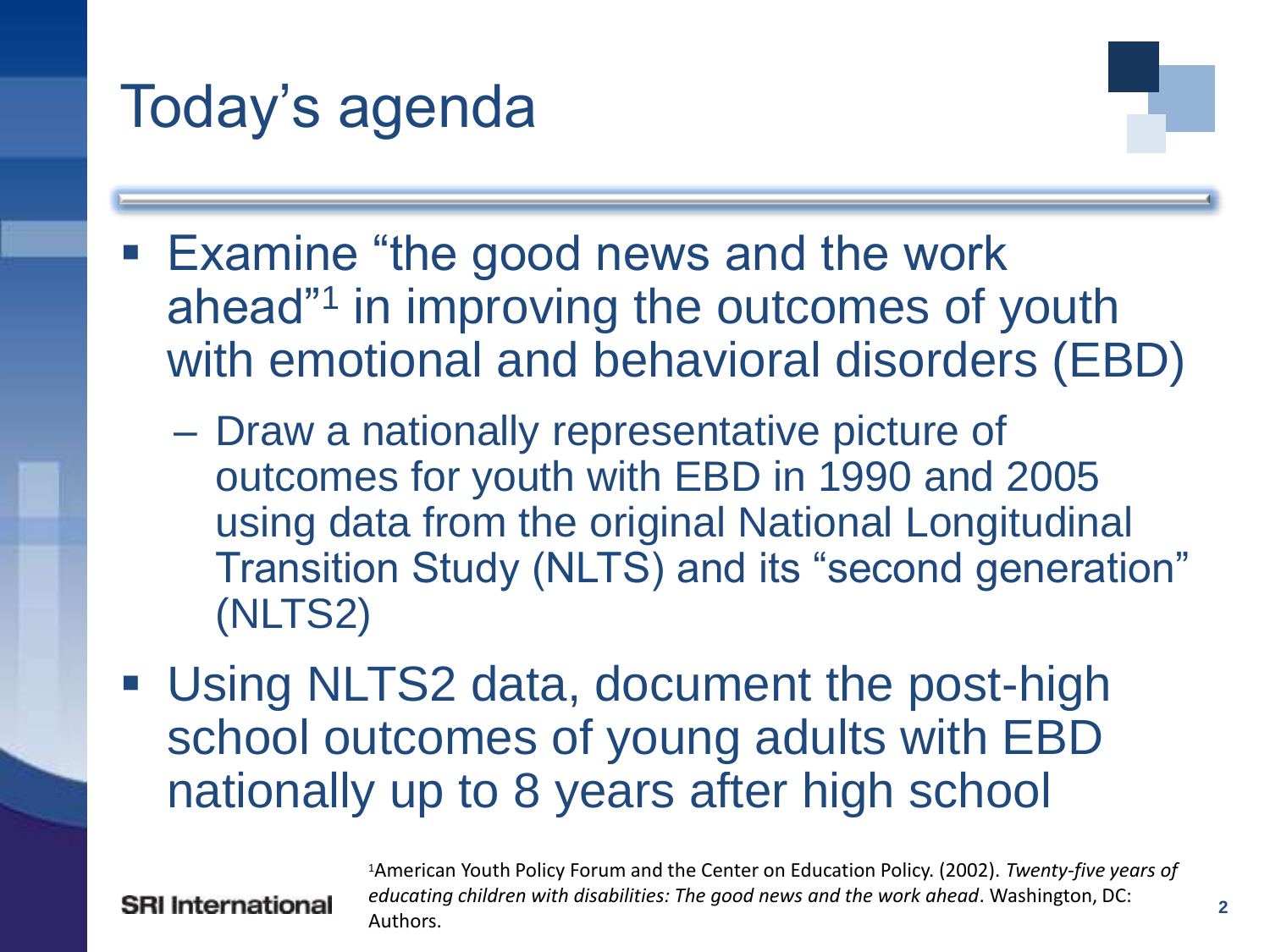# NLTS and NLTS2 Overview

|                       | <b>NLTS</b>                             | <b>NLTS2</b>                                |
|-----------------------|-----------------------------------------|---------------------------------------------|
| Focuses on            | Youth and young adults                  | Youth and young adults                      |
| Study began           | 1987                                    | 2001                                        |
| Age at start of study | 13 to 21                                | 13 to 16                                    |
| Disability categories | All disability categories               | All disability categories                   |
| Longitudinal          | 7 years<br>2 waves of data over 4 years | $10+$ years<br>5 waves of data over 9 years |

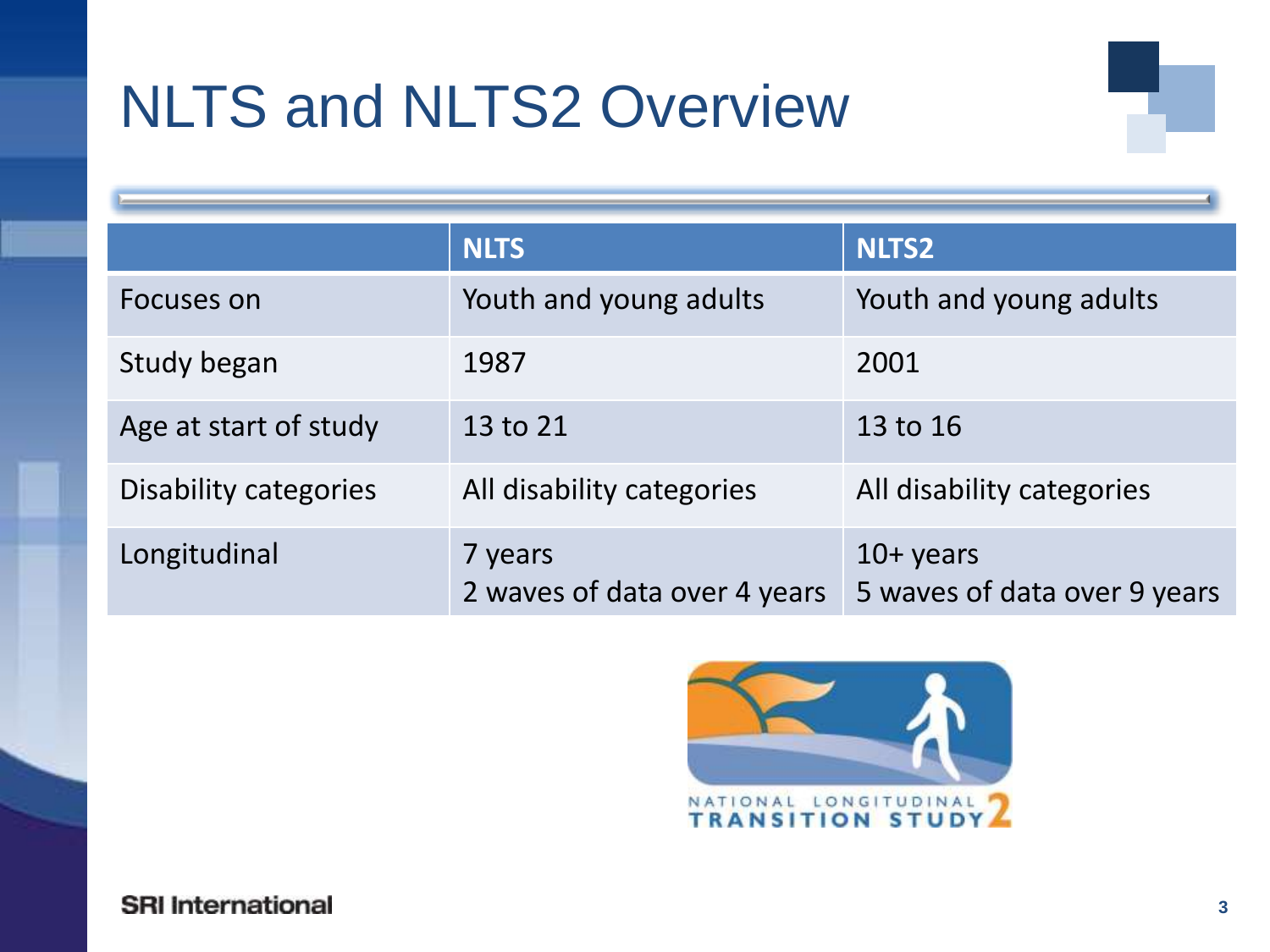### Sample design

- **NLTS and NLTS2 both have a nationally** representative sample of school districts and special schools from which students were randomly selected to generalize to:
	- Students receiving special education who were in each study's age range
	- Each federal special education disability category in use at the time, including EBD
	- Each single-year age cohort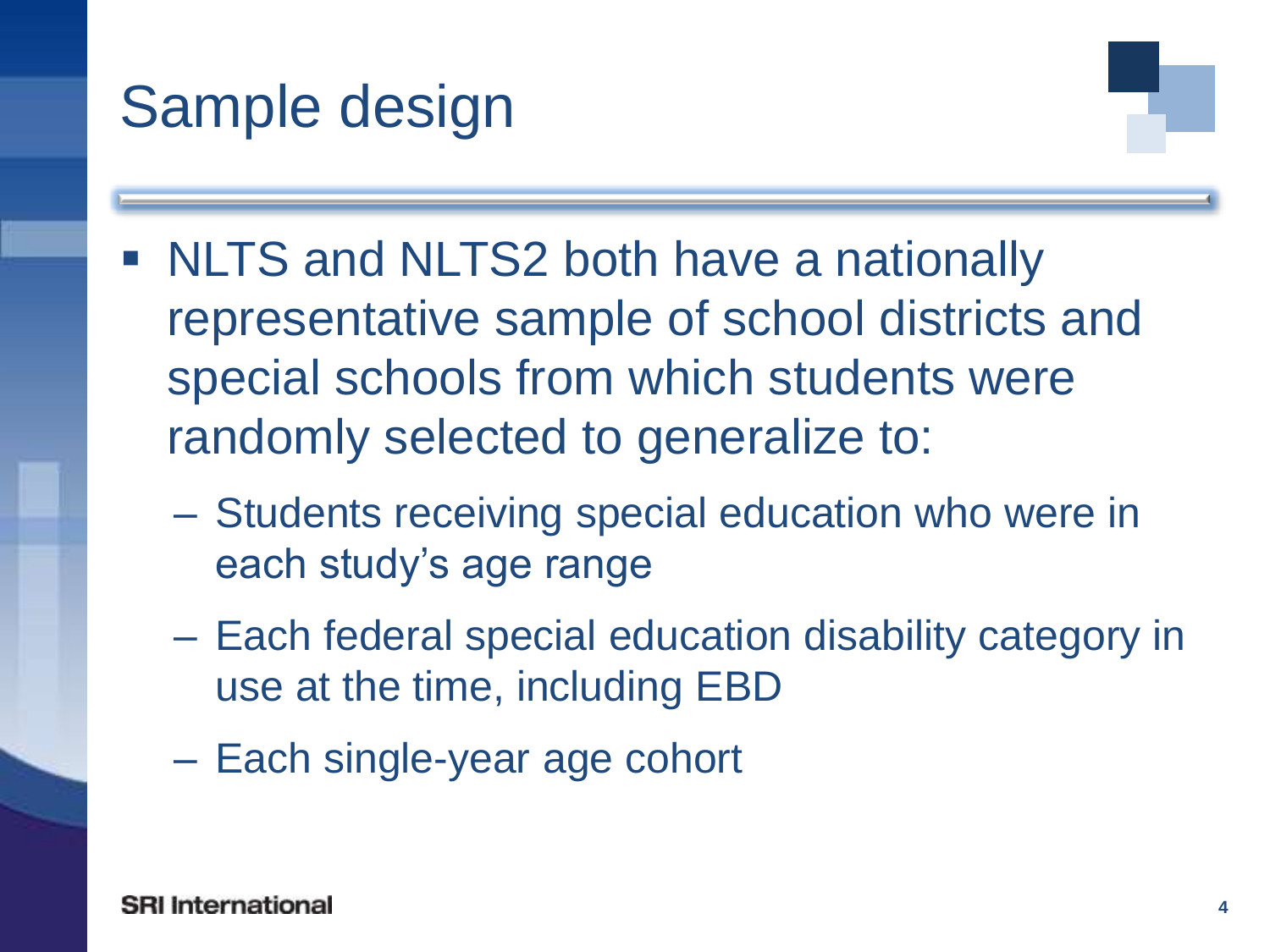#### Data sources

- **NLTS/NLTS2 comparison: parent and youth** telephone interviews
	- Secondary school outcomes: NLTS Wave 1, 1987  $(n = 400)$ ; NLTS2 Wave 2, 2003  $(n = 300)$ . Youth were 14-18 years old.
	- Post-high school outcomes: NLTS Wave 2, 1990  $(n = 270)$ ; NLTS2 Wave 3, 2005  $(n = 280)$ . Young adults were 18-21 years old
- NLTS2 young adult outcomes study
	- Wave 5 parent and youth telephone interview/survey (2009); young adults were 21-25 years old and out of high school up to 8 years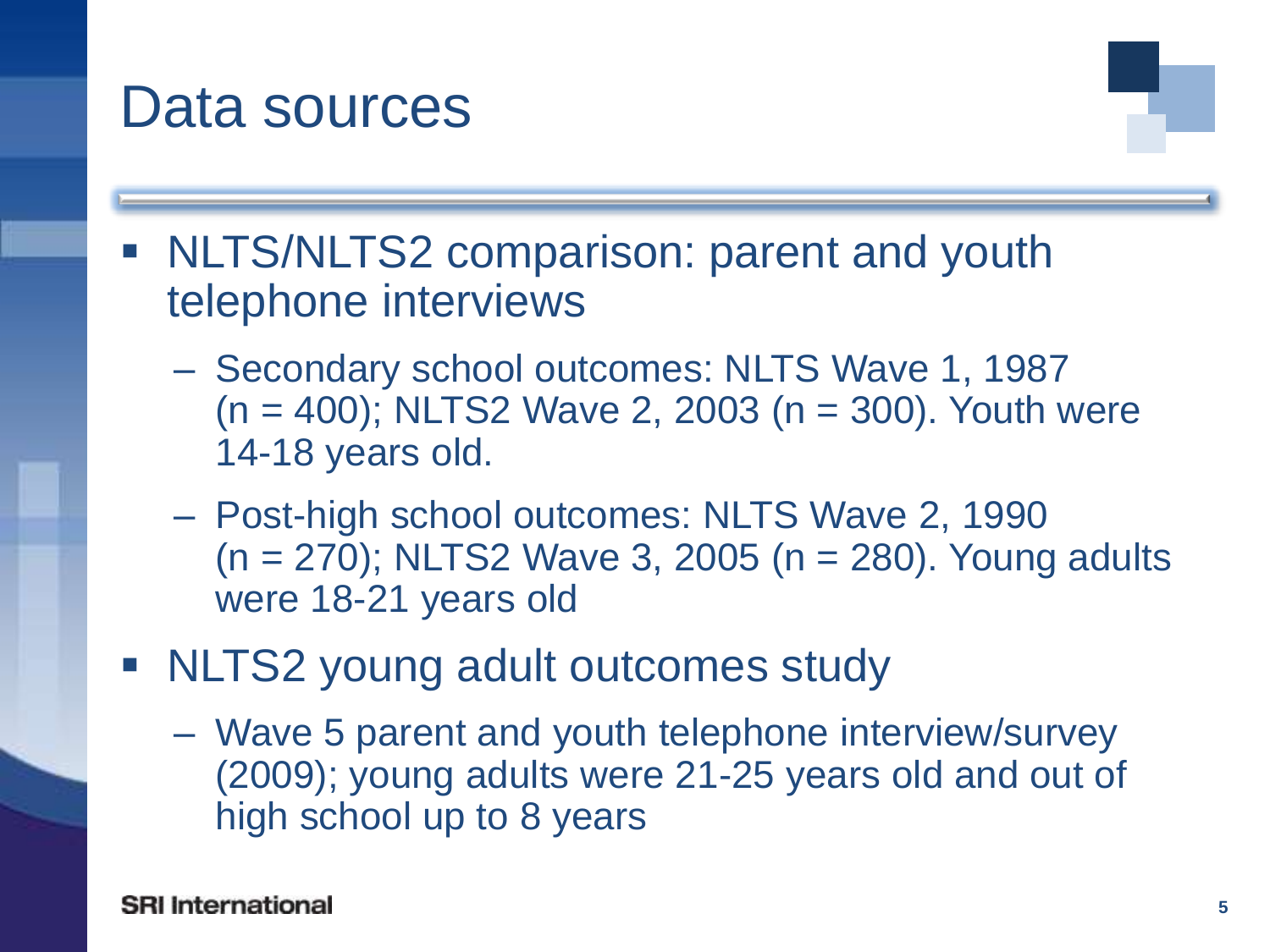### **Outcomes of Youth and Young Adults with EBD: NLTS and NLTS2**

- **High school achievement**
- **Postsecondary education enrollment**
- **Employment**
- **Independence**
- **EXECOMMUNITY Integration**



**SRI International**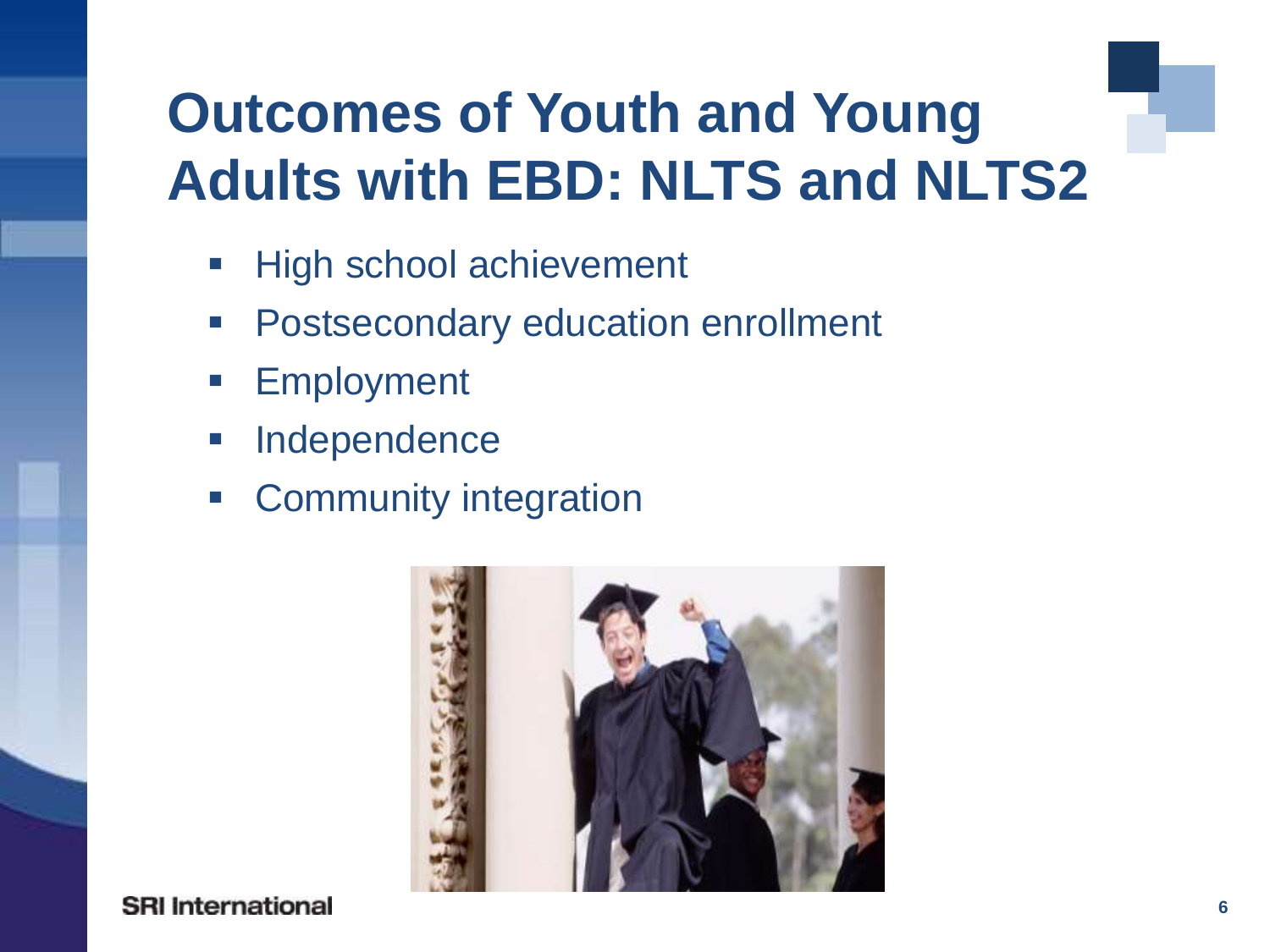High school academic outcomes of students with EBD (1987 and 2003)

- The percentage earning "mostly As and Bs" increased from 21% to 47%.\*\*
- The high school completion rate increased from 39% to 56%.\*
- The percentage suspended for 1 or 2 days increased from 2% to 11%\*\* and average days absent in a 4-week period increased from 1.9 to 3.1.\*\*

 $* p < .05; ** p < .01.$ 

#### **SRI** International

SOURCE: U.S. Department of Education, Office of Special Education Programs, National Longitudinal Transition Study (NLTS), Wave 1 parent interviews, 1987; U.S. Department of Education, Institute of Education Sciences, National Center for Special Education Research, National Longitudinal Transition Study-2 (NLTS2), Wave 2 parent interviews and youth interviews/surveys, 2003.

**7**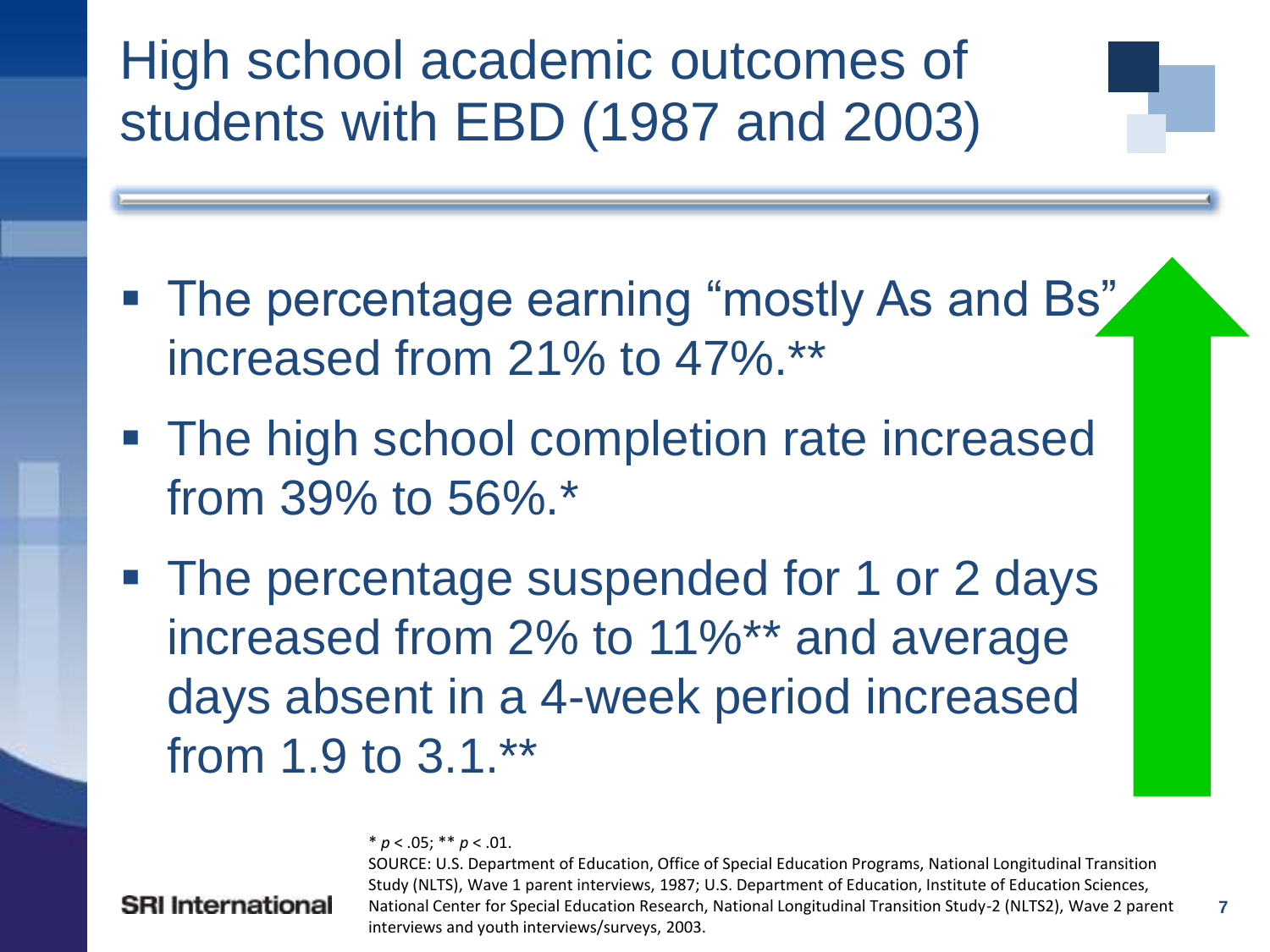### Postsecondary school enrollment (1990 and 2005)



\*\* *p* < .01; \*\*\* *p* < .001.

#### **SRI International**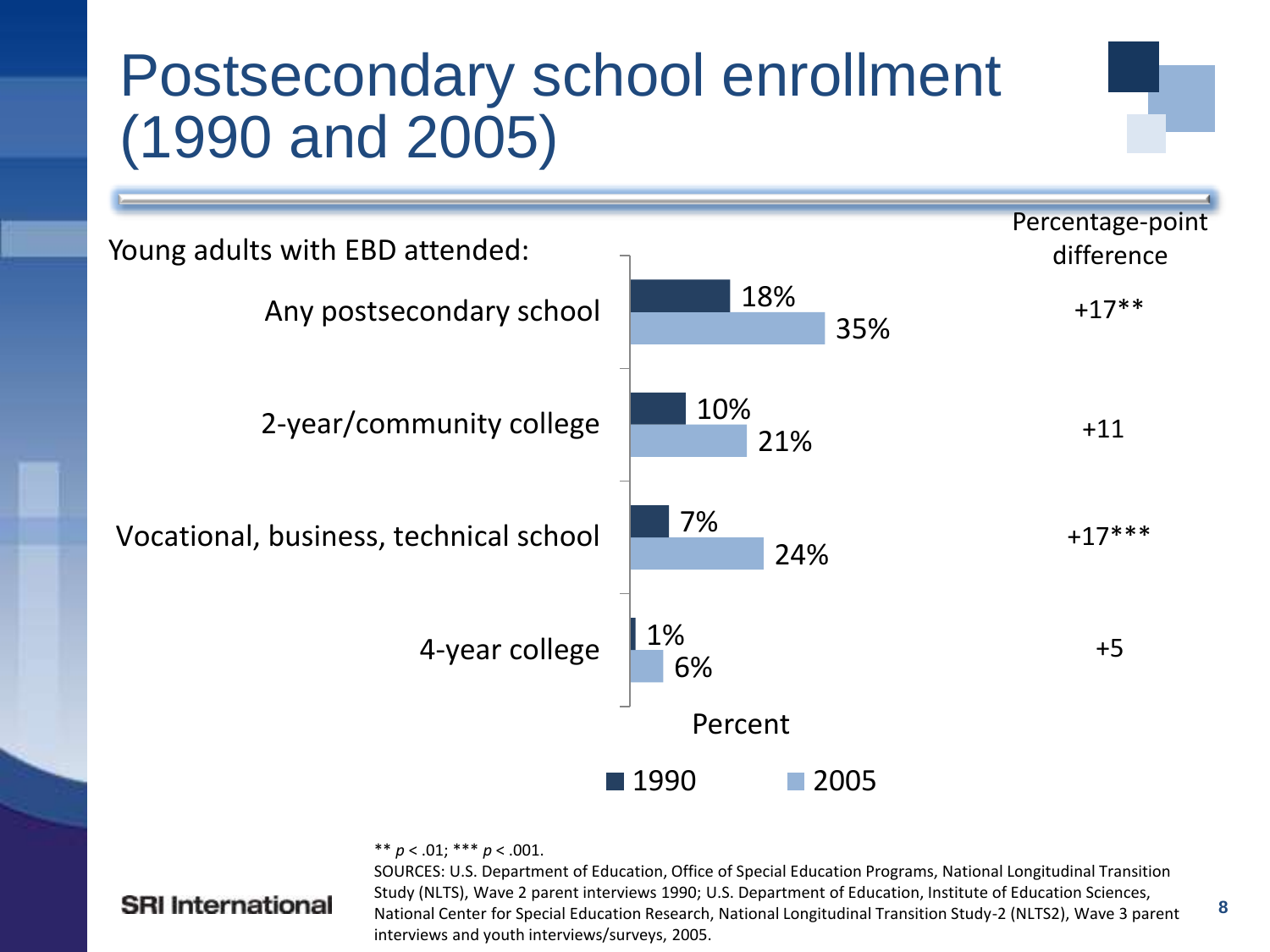### Postsecondary employment (1990 and 2005)



#### **SRI** International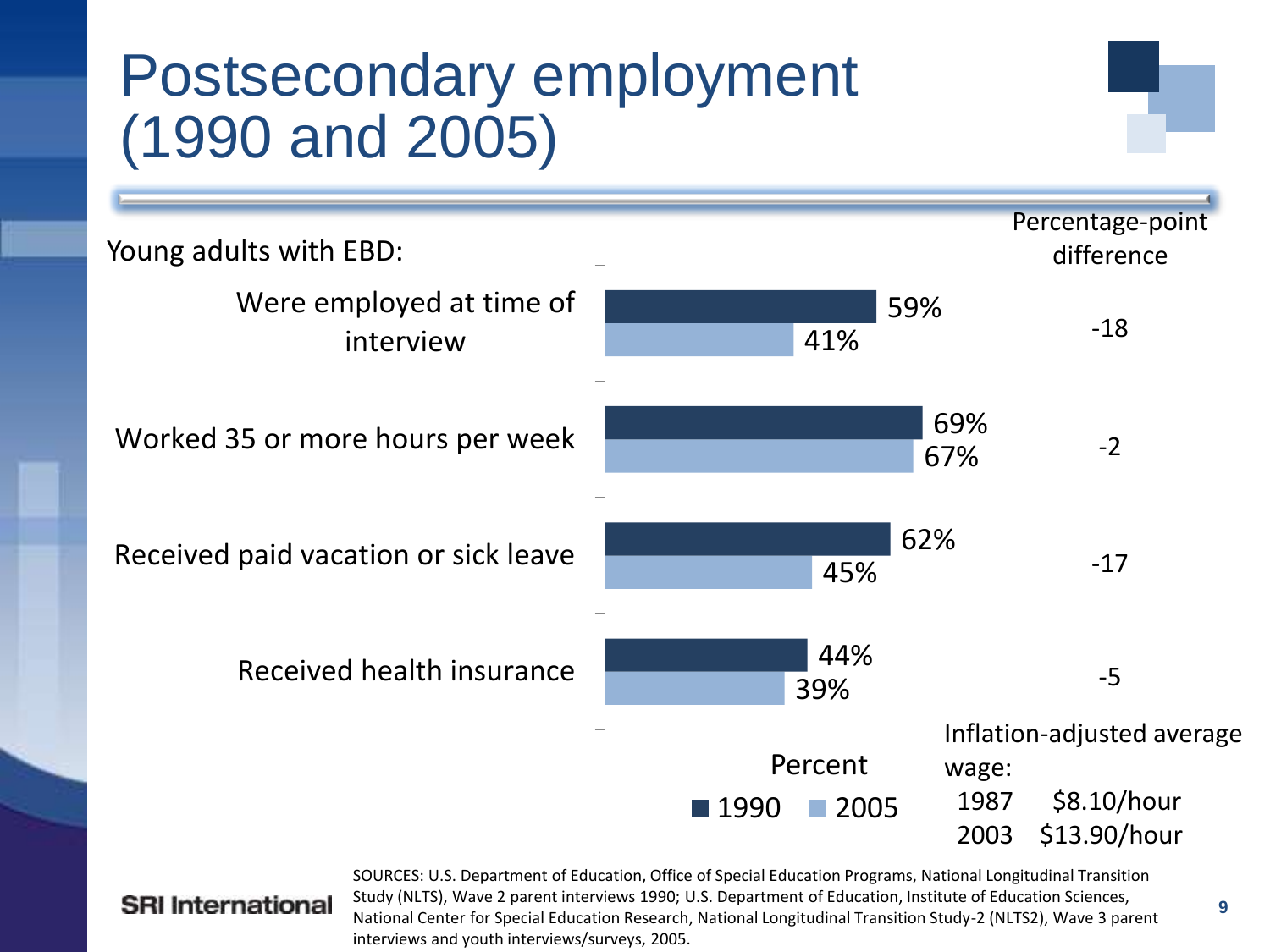### Productive engagement at time of interview (1990 and 2005)



#### **SRI** International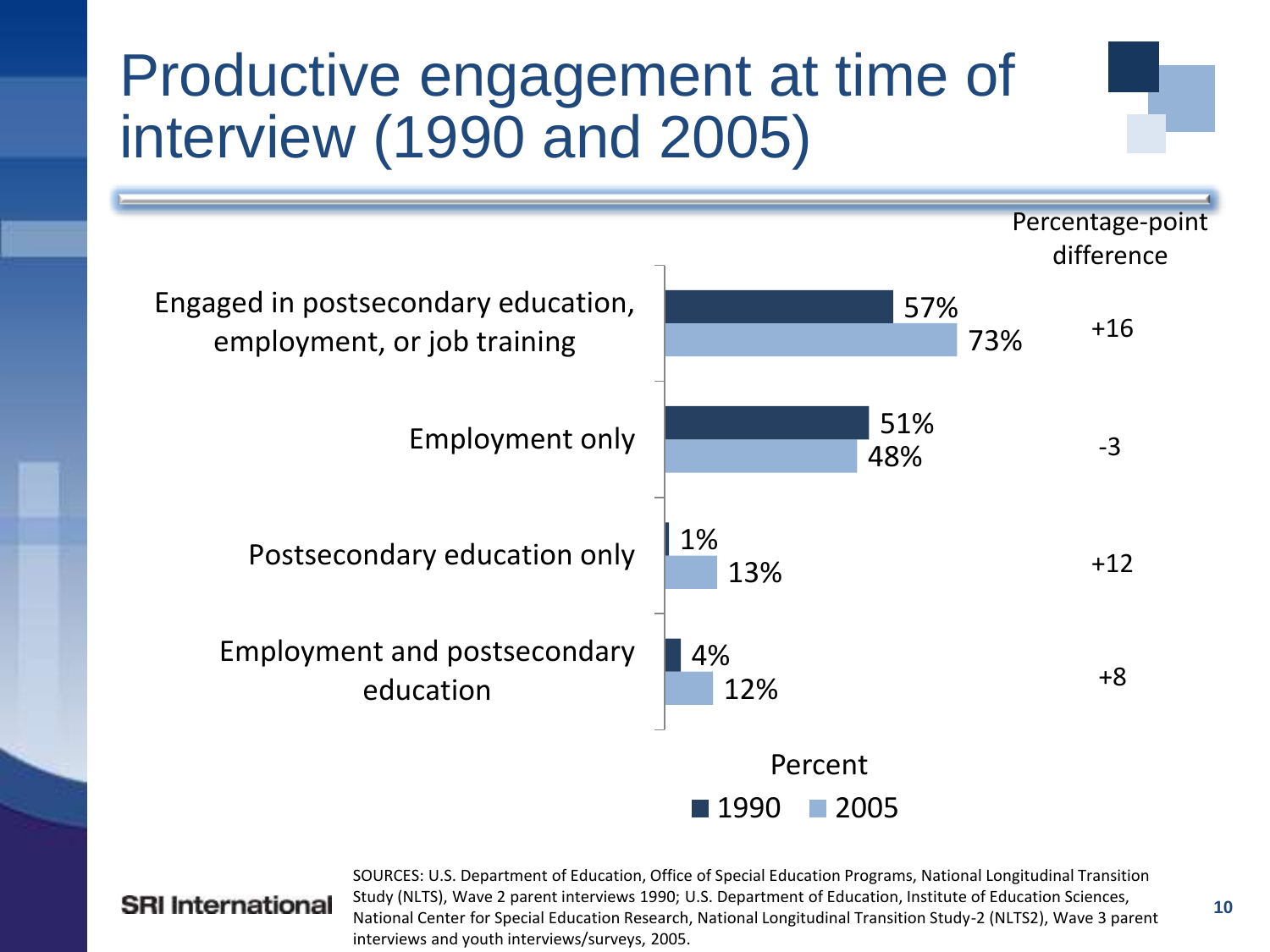### Independence outcomes (1990 and 2005)



#### **SRI International**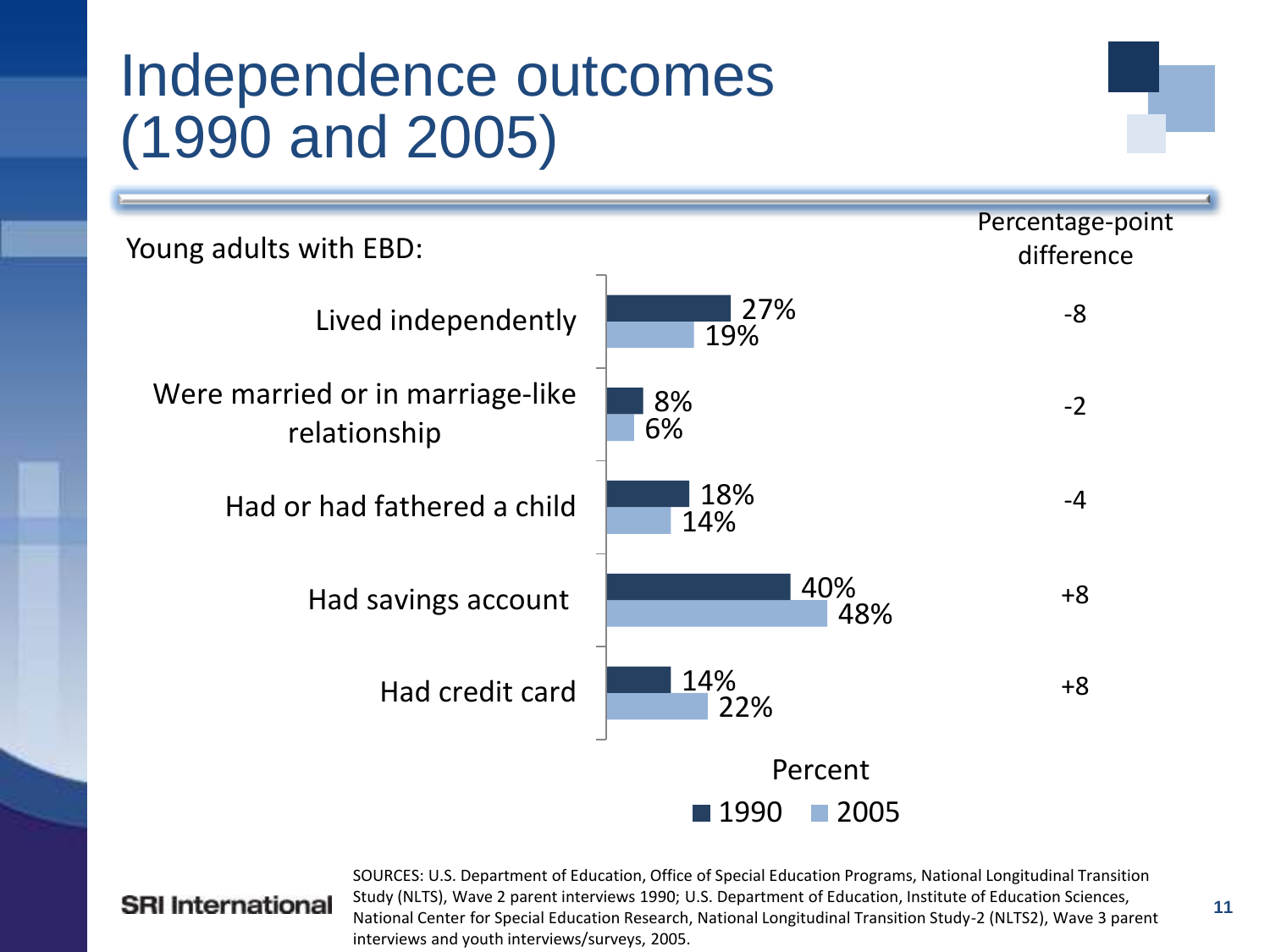### Community participation (1990 and 2005)

Young adults with EBD:



\*\* *p* < .01; \*\*\* *p* < .001.

#### **SRI** International

SOURCES: U.S. Department of Education, Office of Special Education Programs, National Longitudinal Transition Study (NLTS), Wave 2 parent interviews 1990; U.S. Department of Education, Institute of Education Sciences, National Center for Special Education Research, National Longitudinal Transition Study-2 (NLTS2), Wave 3 parent interviews and youth interviews/surveys, 2005.

Percentage-point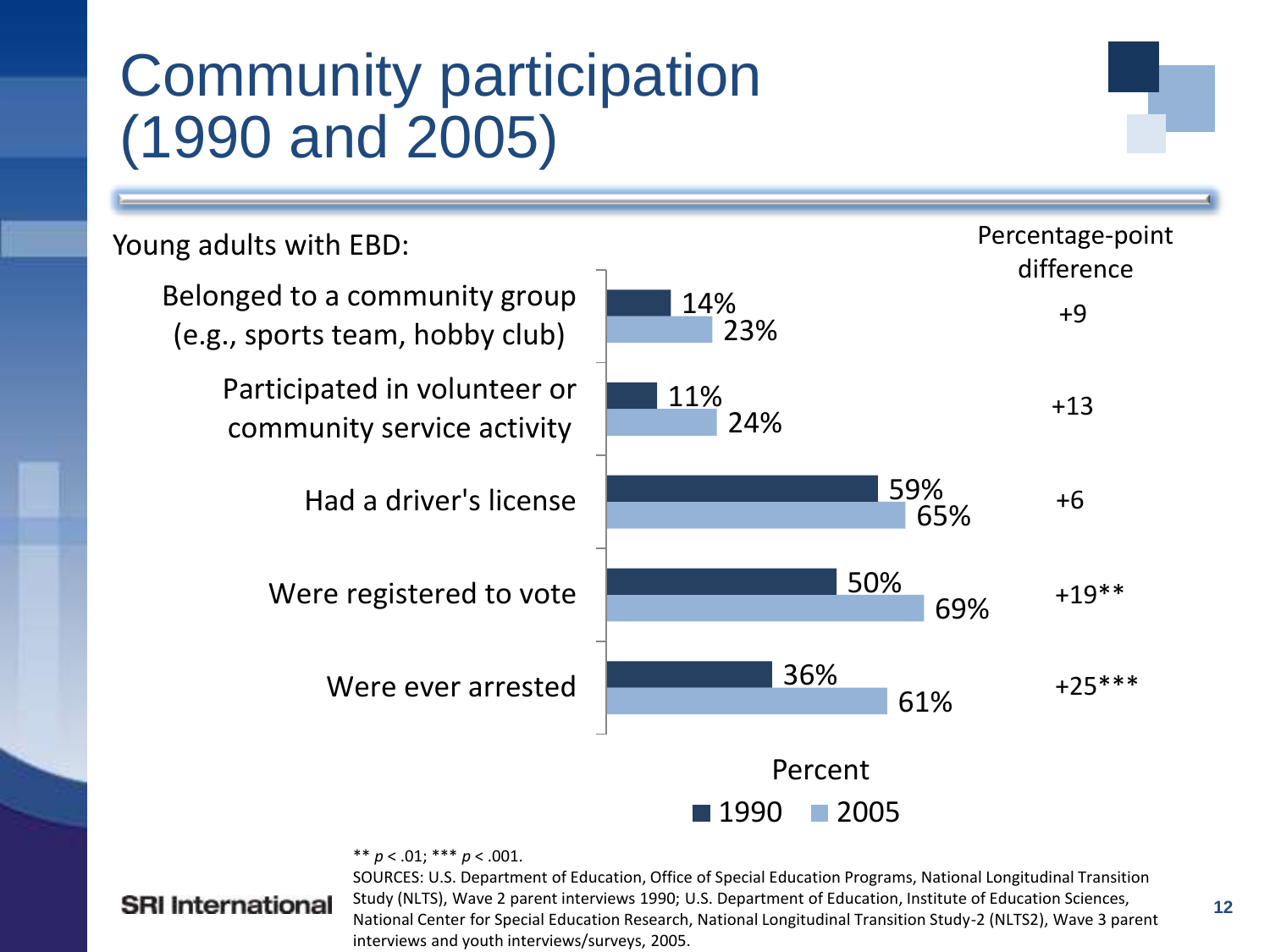

**Post-High School Outcomes and Experiences of Young Adults with EBD, 2009**

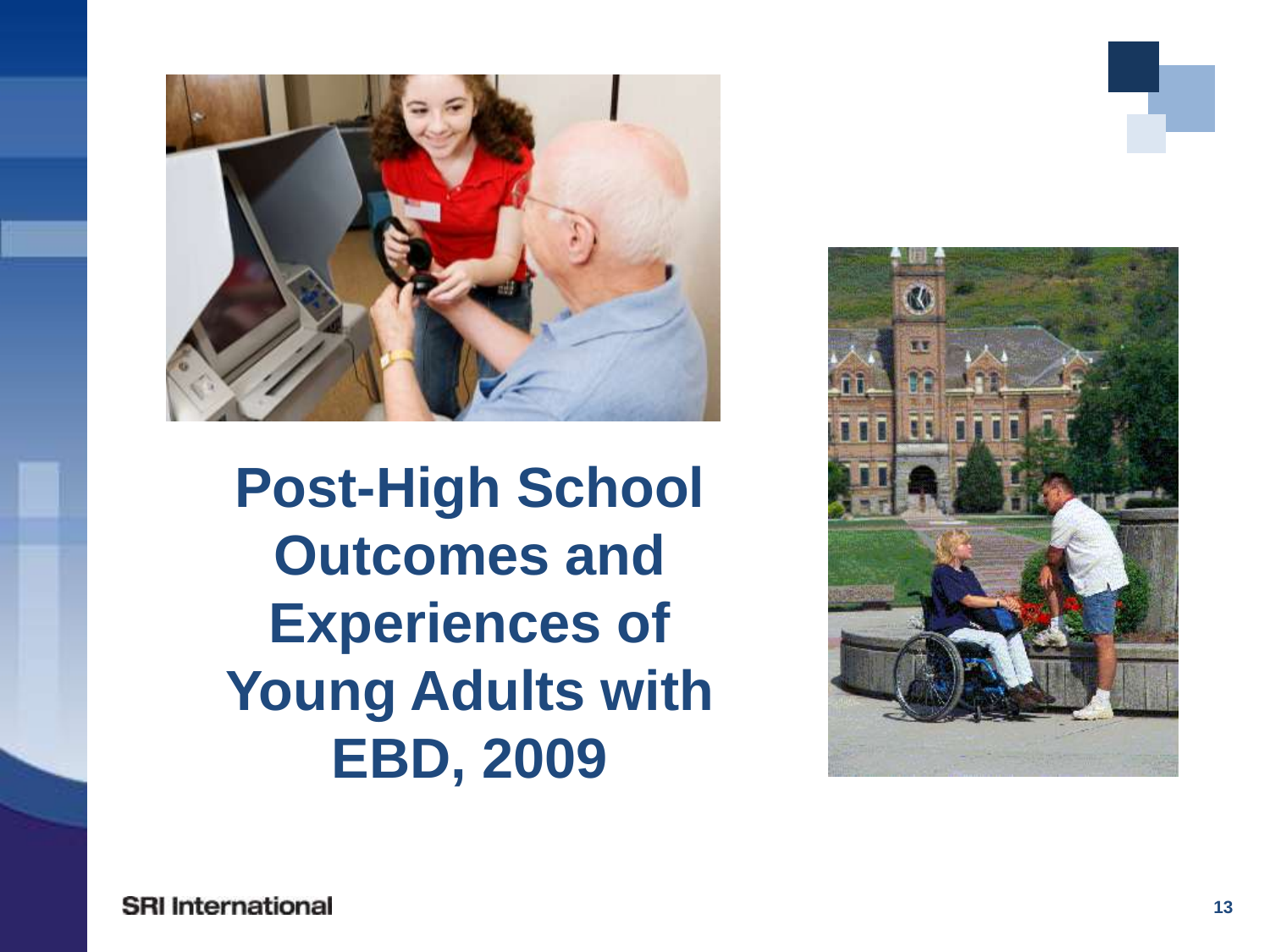### Postsecondary school enrollment, 2009



**SRI** International

#### ■ Young adults with EBD ■ Young adults in the general population

**14**

#### \*\* *p* < .01; \*\*\* *p* < .001.

NOTE: Analyses include young adults with EBD out of high school up to 8 years. Young adults who had enrolled in more than one type of postsecondary school were included in each type of school they had attended. SOURCES: U.S. Department of Education, Institute of Education Sciences, National Center for Special Education Research, National Longitudinal Transition Study-2 (NLTS2), Waves 2-5 parent interviews and youth interviews/surveys, 2003-2009; U.S. Department of Labor, Bureau of Labor Statistics, National Longitudinal Survey of Youth 1998 (NLSY 97), 2005 youth survey. Responses for 21- to 25-year-olds.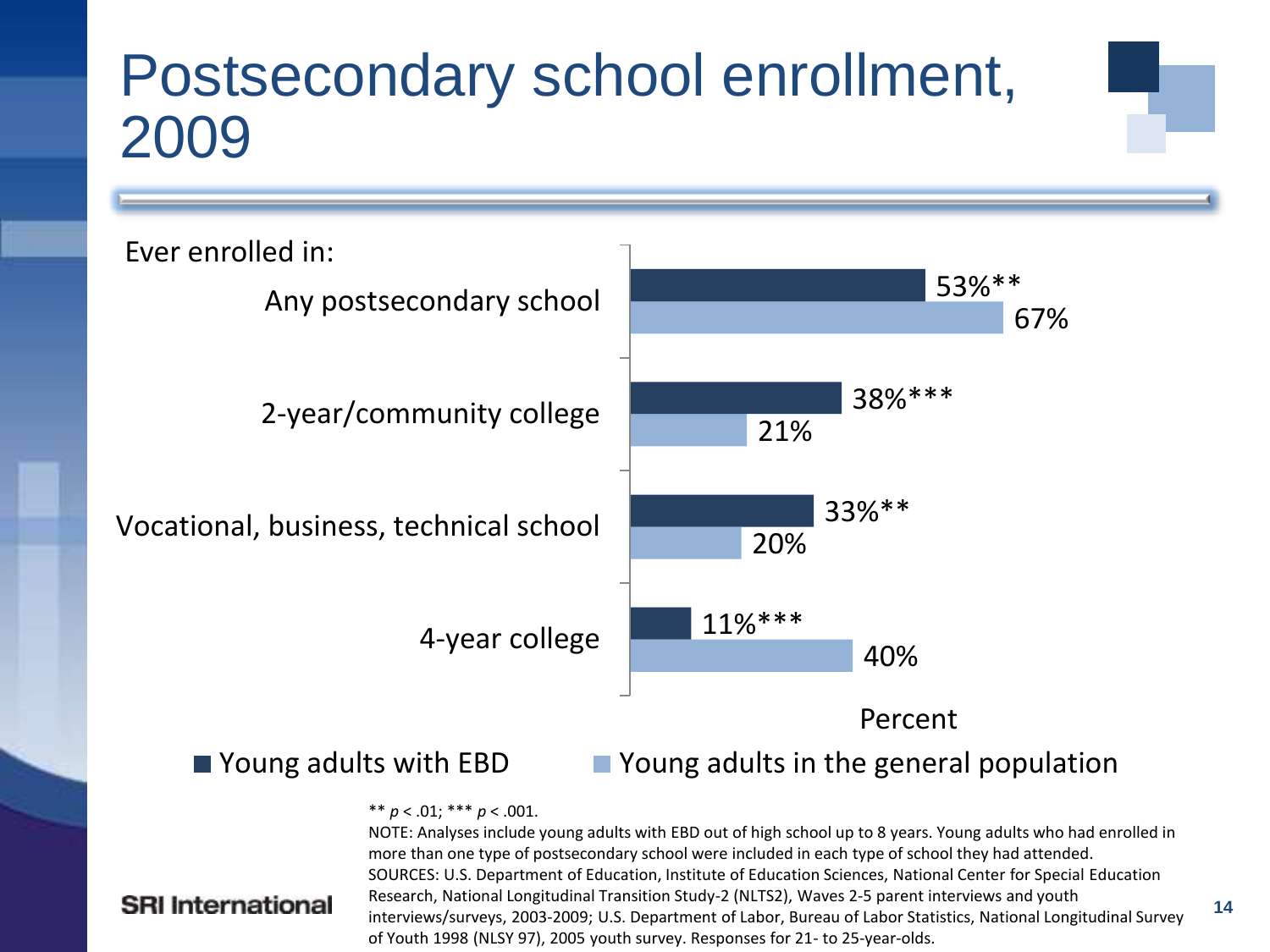### Intensity of postsecondary school enrollment



NOTE: Analyses include young adults with EBD out of high school up to 8 years. SOURCE: U.S. Department of Education, Institute of Education Sciences, National Center for Special Education Research, National Longitudinal Transition Study-2 (NLTS2), Wave 5 parent interviews and youth interviews/surveys, 2009.

#### **SRI** International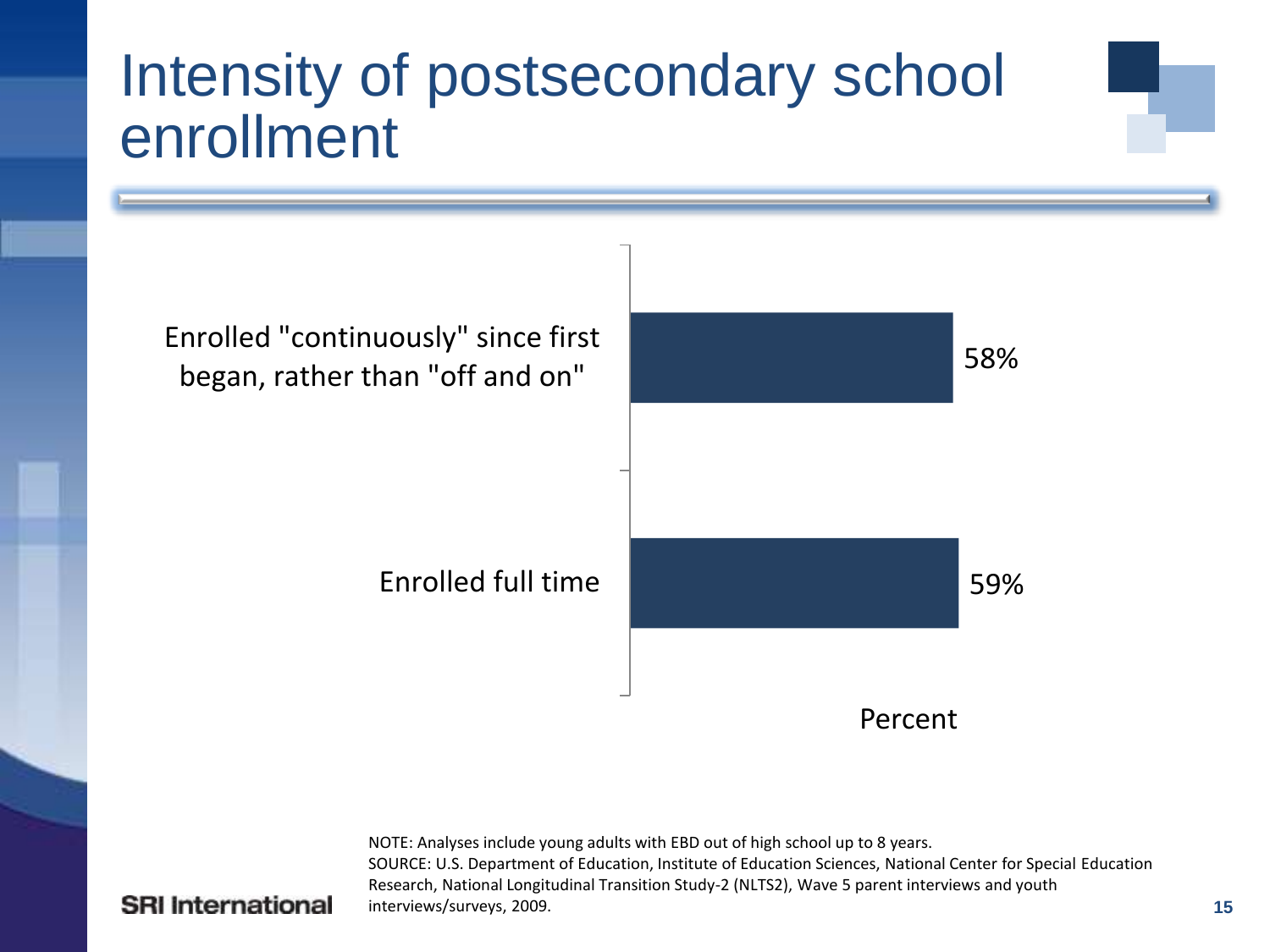### Disclosure of disability to postsecondary school

Got help on own Received schoolwork help from school overall Received supports and accommodations because of disability Considered self to have a disability, informed school of disability Considered self to have a disability, did not inform school Did not consider self to have a disability



#### **SRI** International

NOTE: Analyses include young adults with EBD out of high school up to 8 years. SOURCE: U.S. Department of Education, Institute of Education Sciences, National Center for Special Education Research, National Longitudinal Transition Study-2 (NLTS2), Waves 2-5 parent interviews and youth interviews/surveys, 2003-2009.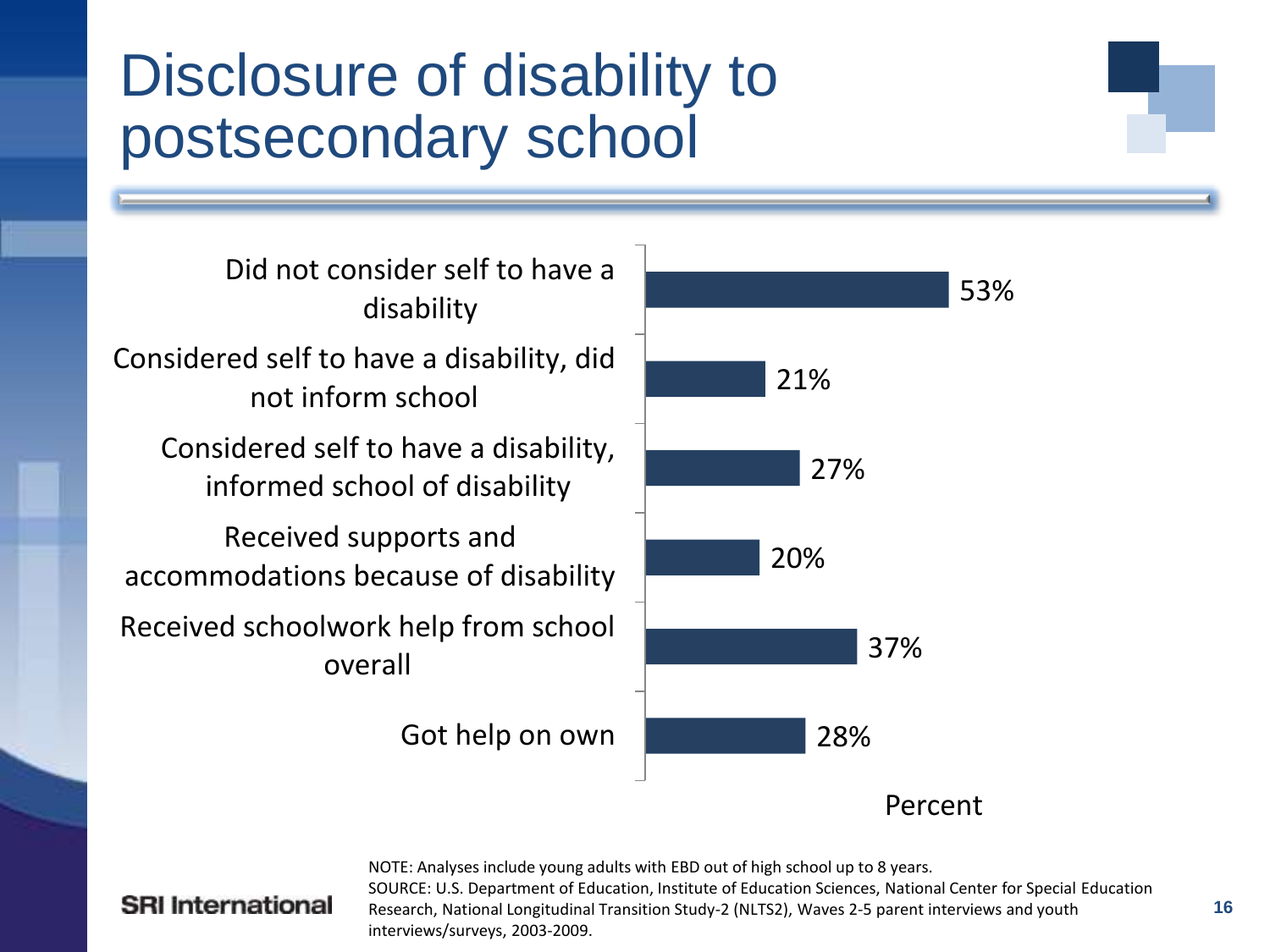### Postsecondary school student's perceptions of help with schoolwork

![](_page_16_Figure_1.jpeg)

#### **SRI** International

NOTE: Analyses include young adults with EBD out of high school up to 8 years. Young adults who had enrolled in more than one type of postsecondary school were included in each type of school they had attended. SOURCE: U.S. Department of Education, Institute of Education Sciences, National Center for Special Education Research, National Longitudinal Transition Study-2 (NLTS2), Wave 5 parent interviews and youth interviews/surveys, 2009.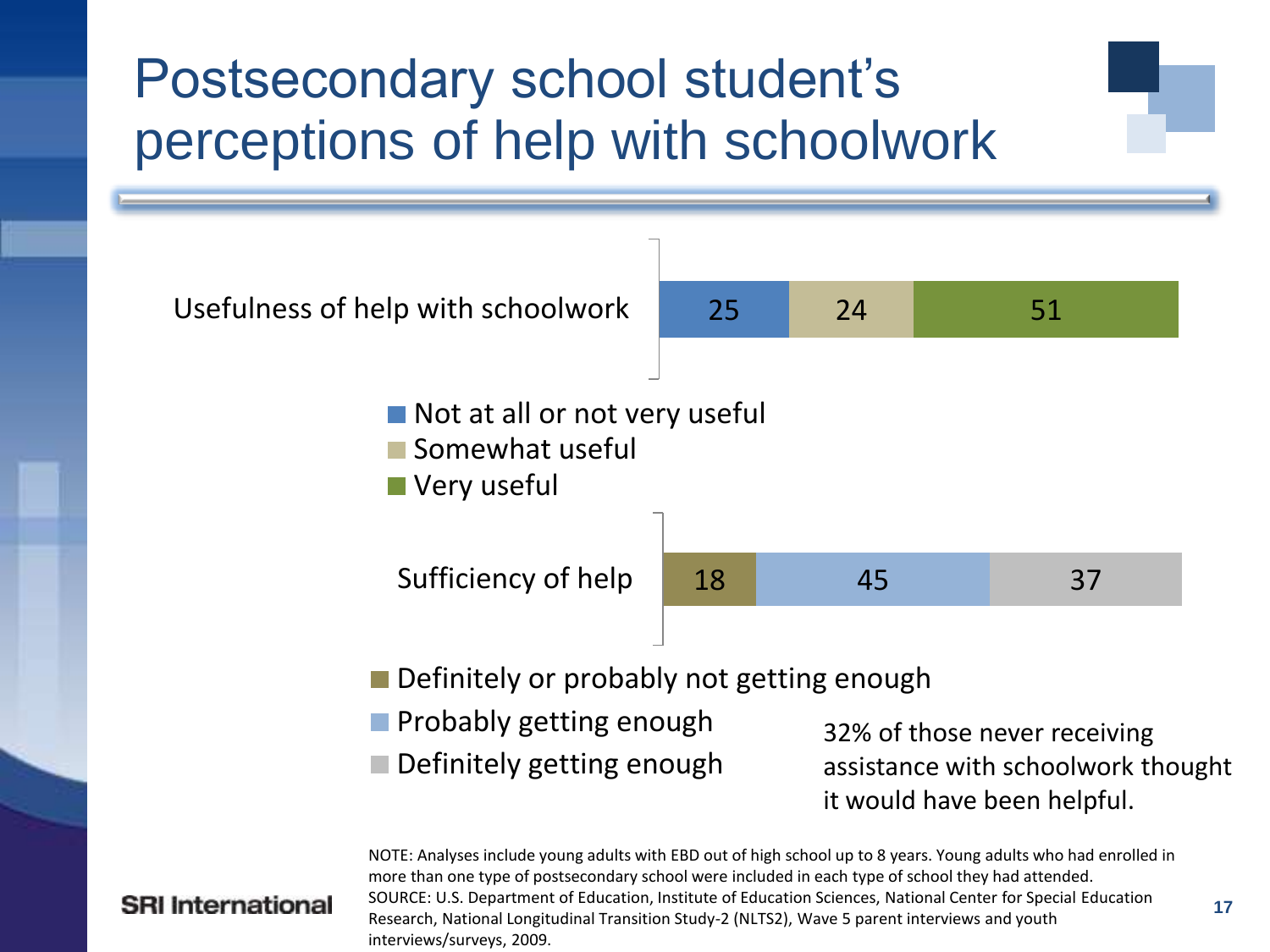### Postsecondary school completion

![](_page_17_Figure_1.jpeg)

![](_page_17_Picture_2.jpeg)

#### ■ Young adults with EBD Young adults in the general population

\*\*  $p < .01$ .

#### **SRI** International

**18** NOTE: Analyses include young adults with EBD out of high school up to 8 years. SOURCE: U.S. Department of Education, Institute of Education Sciences, National Center for Special Education Research, National Longitudinal Transition Study-2 (NLTS2), Waves 2-5 parent interviews and youth interviews/surveys, 2003-2009; U.S. Department of Labor, Bureau of Labor Statistics, National Longitudinal Survey of Youth 1998 (NLSY 97), 2005 youth survey. Responses for 21- to 25-year-olds.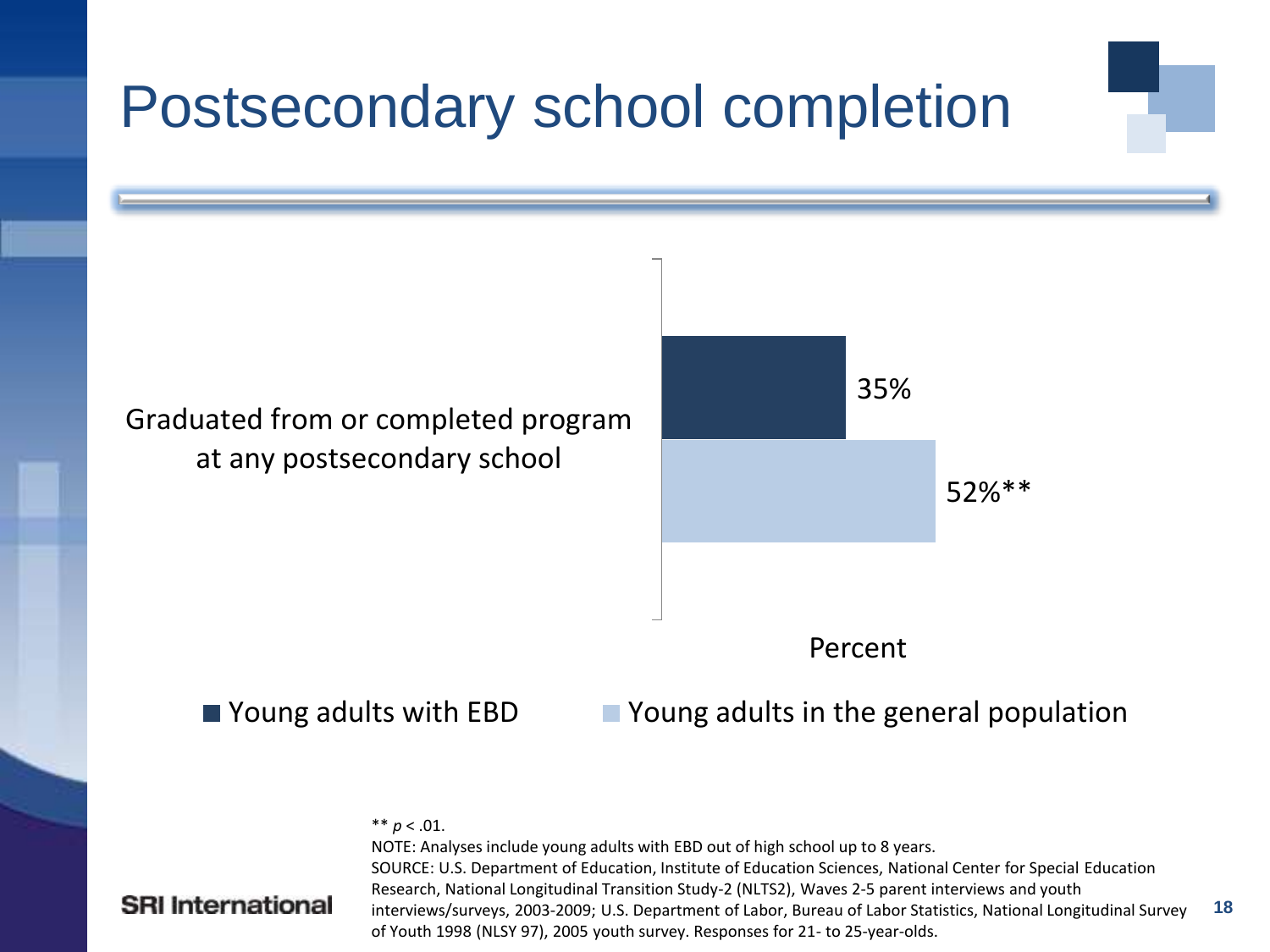# Post-high school employment

![](_page_18_Figure_1.jpeg)

\*\*\**p* < .001. NOTE: Analyses include young adults with EBD out of high school up to 8 years. SOURCE: U.S. Department of Education, Institute of Education Sciences, National Center for Special Education Research, National Longitudinal Transition Study-2 (NLTS2), Wave 5 parent interviews and youth interviews/surveys, 2009.

#### **SRI** International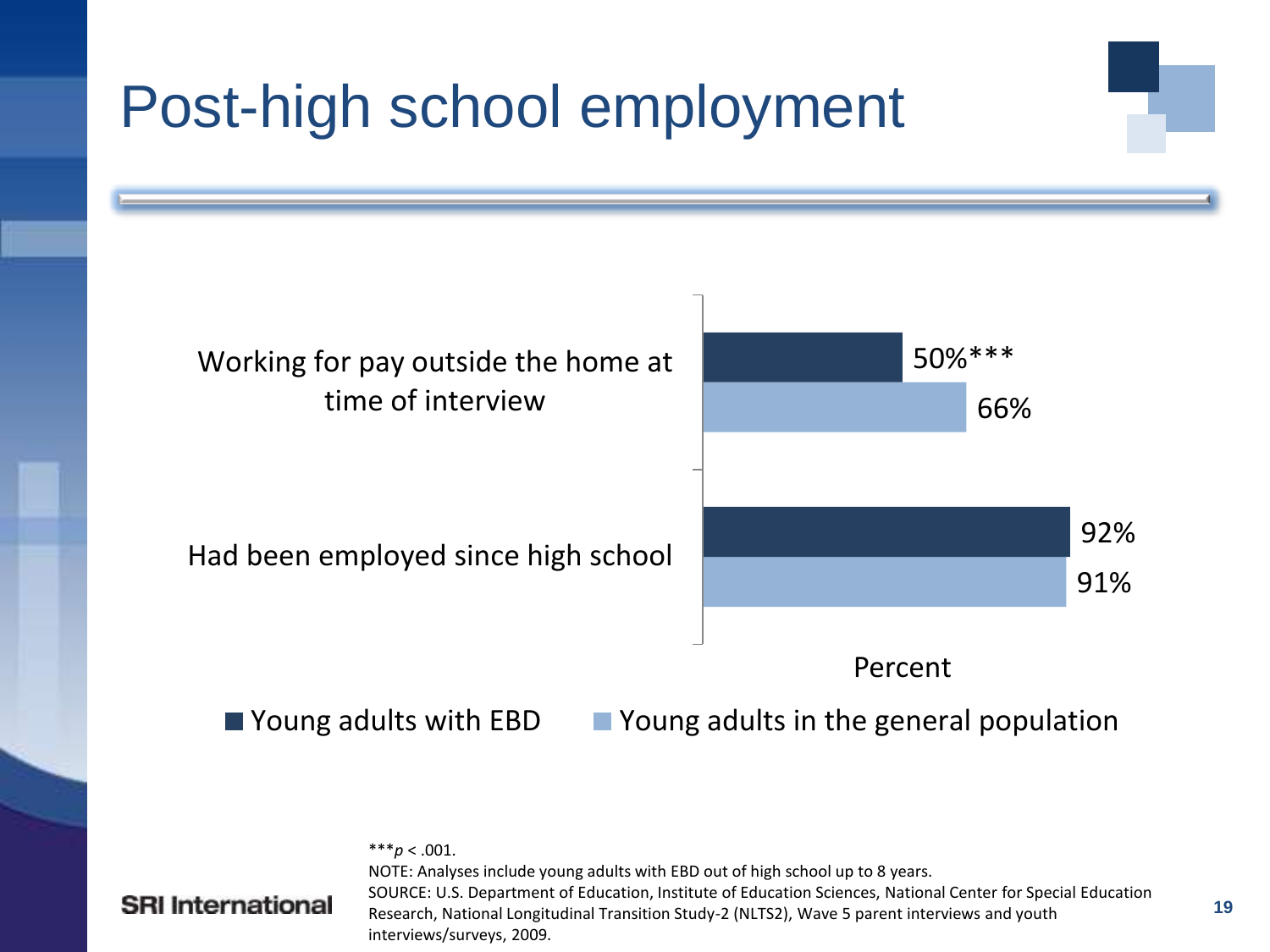### Hours worked at current or most recent job

![](_page_19_Figure_1.jpeg)

NOTE: Analyses include young adults with EBD out of high school up to 8 years. SOURCE: U.S. Department of Education, Institute of Education Sciences, National Center for Special Education Research, National Longitudinal Transition Study-2 (NLTS2), Wave 5 parent interviews and youth interviews/surveys, 2009.

#### **SRI** International

**20**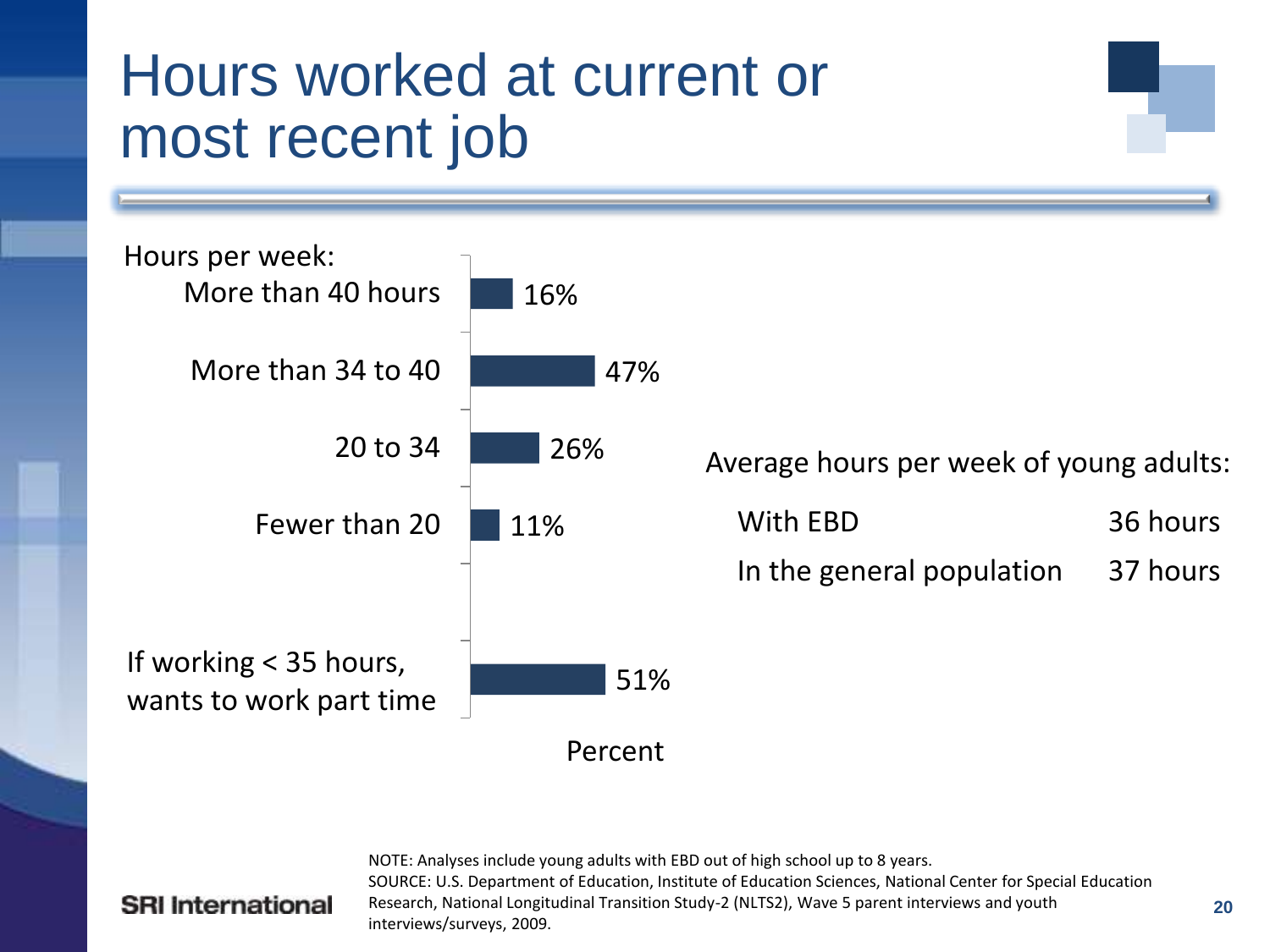## Duration of employment

#### Number of months employed:

![](_page_20_Figure_2.jpeg)

#### **SRI** International

SOURCE: U.S. Department of Education, Institute of Education Sciences, National Center for Special Education Research, National Longitudinal Transition Study-2 (NLTS2), Wave 5 parent interviews and youth interviews/surveys, 2009.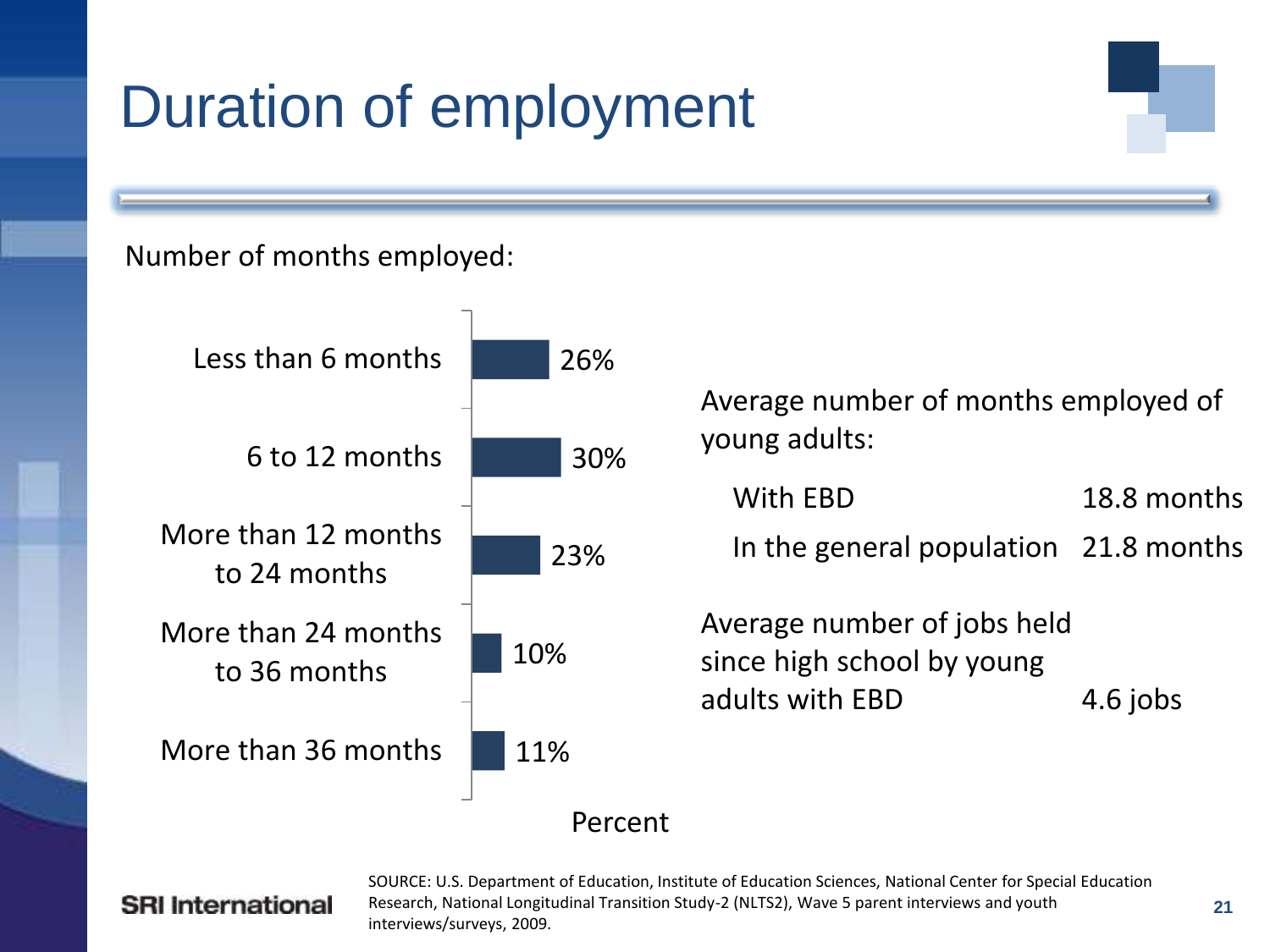# Disclosure of disability to employer

![](_page_21_Figure_1.jpeg)

**SRI** International

NOTE: Analyses include young adults with EBD out of high school up to 8 years. SOURCE: U.S. Department of Education, Institute of Education Sciences, National Center for Special Education Research, National Longitudinal Transition Study-2 (NLTS2), Waves 2-5 parent interviews and youth interviews/surveys, 2003-2009.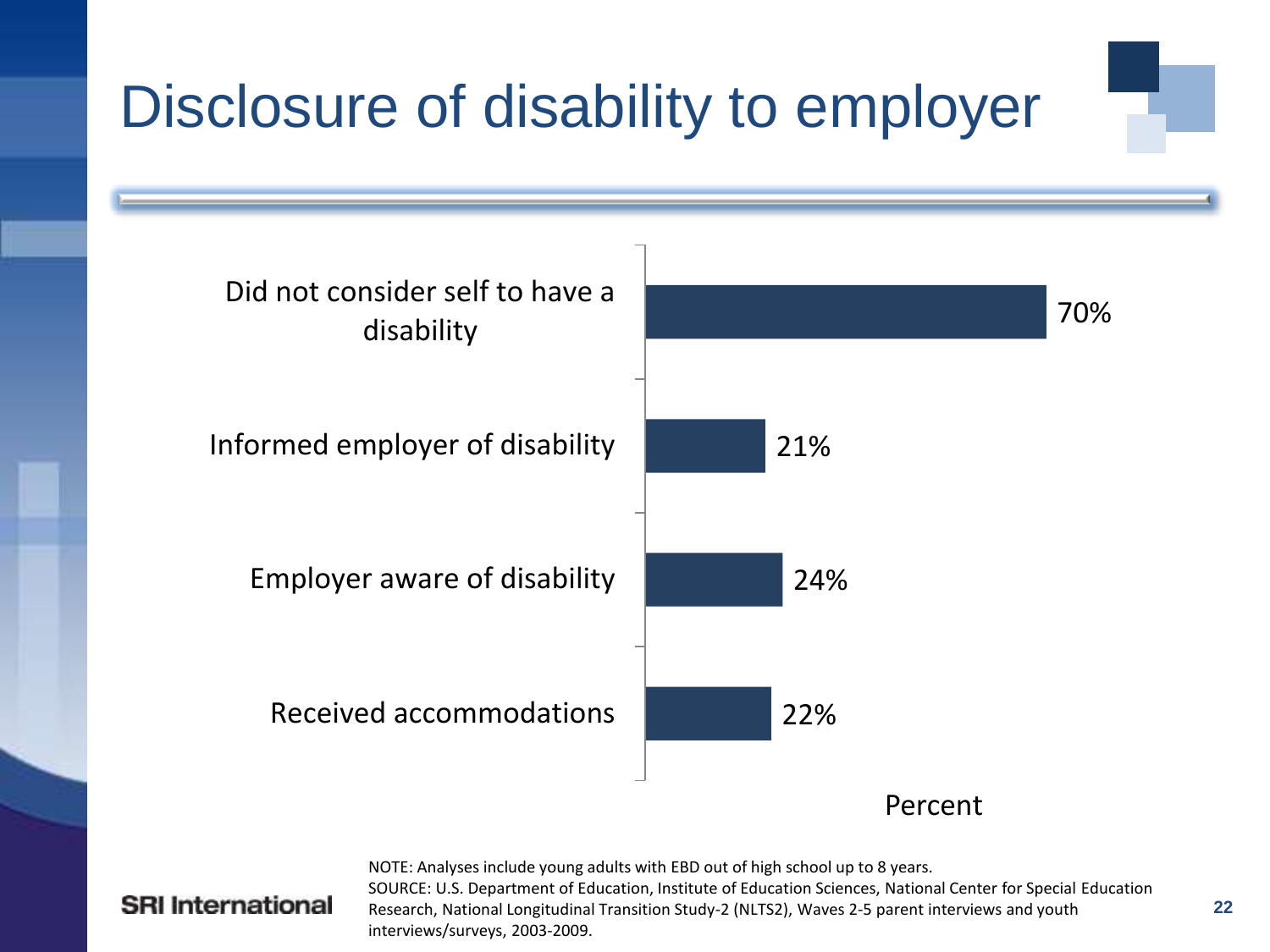# Hourly wage

![](_page_22_Figure_1.jpeg)

#### **SRI** International

NOTE: Analyses include young adults with EBD out of high school up to 8 years. SOURCE: U.S. Department of Education, Institute of Education Sciences, National Center for Special Education Research, National Longitudinal Transition Study-2 (NLTS2), Wave 5 parent interviews and youth interviews/surveys, 2009; U.S. Census Bureau, Current Population Survey (CPS), May 2009. Data for 21- to 25-year-olds.

Average hourly wage of young adults:

| With EBD                  | \$11.00 |
|---------------------------|---------|
| In the general population | \$11.40 |

**23**

Percentage of employed young adults with disability reporting he or she is paid "pretty well" 70%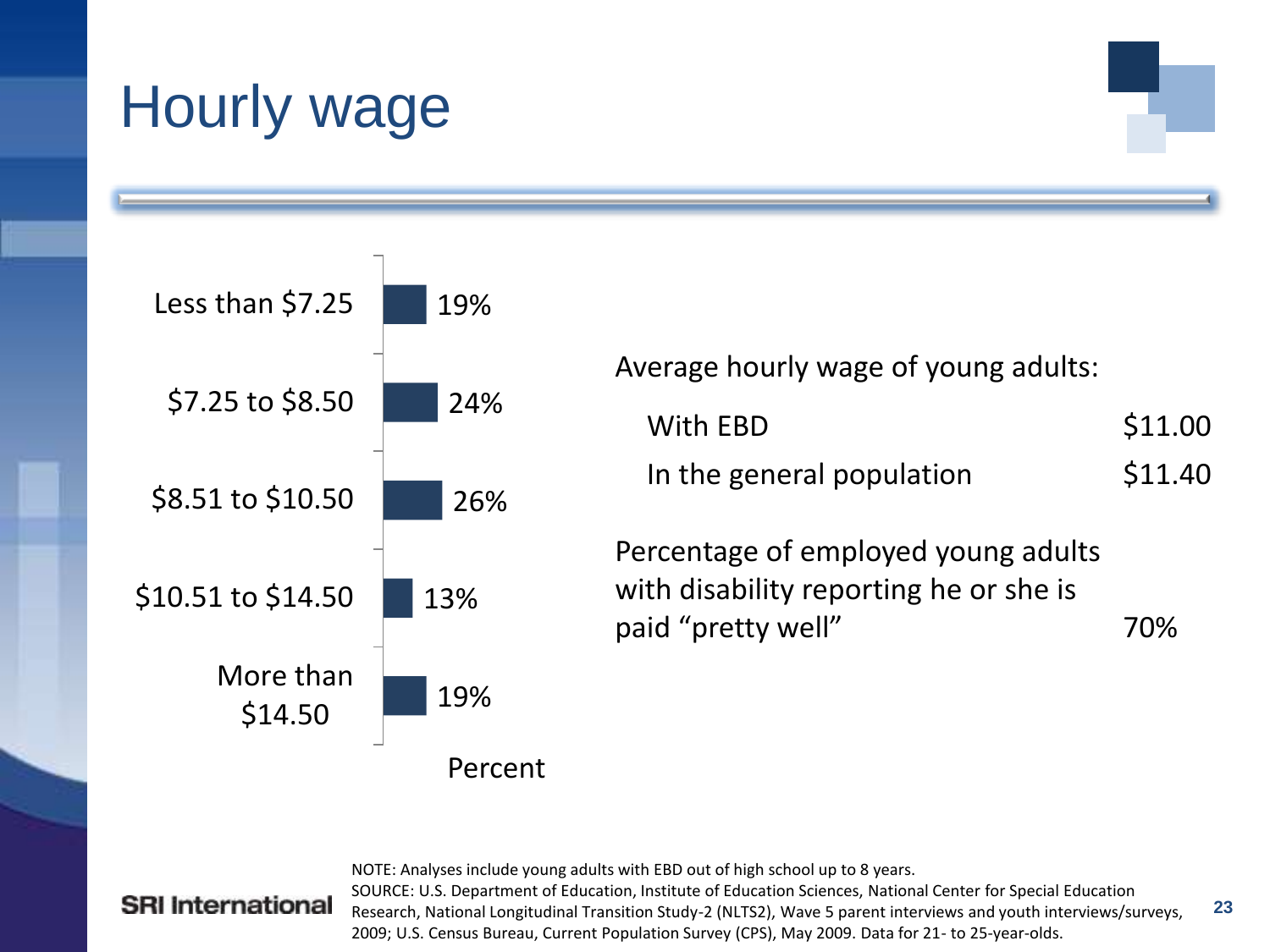# Employment benefits

![](_page_23_Figure_1.jpeg)

 $* p < .05; ** p < .01.$ 

NOTE: Analyses include young adults with EBD out of high school up to 8 years. General population data not available for any benefits.

SOURCE: U.S. Department of Education, Institute of Education Sciences, National Center for Special Education Research, National Longitudinal Transition Study-2 (NLTS2), Wave 5 parent interviews and youth interviews/surveys, 2009. U.S. Department of Labor, Bureau of Labor Statistics, National Longitudinal Survey of Youth 1998 (NLSY 97), 2005 youth survey. Data are for 21- to 25-year-olds.

#### **SRI** International

**24**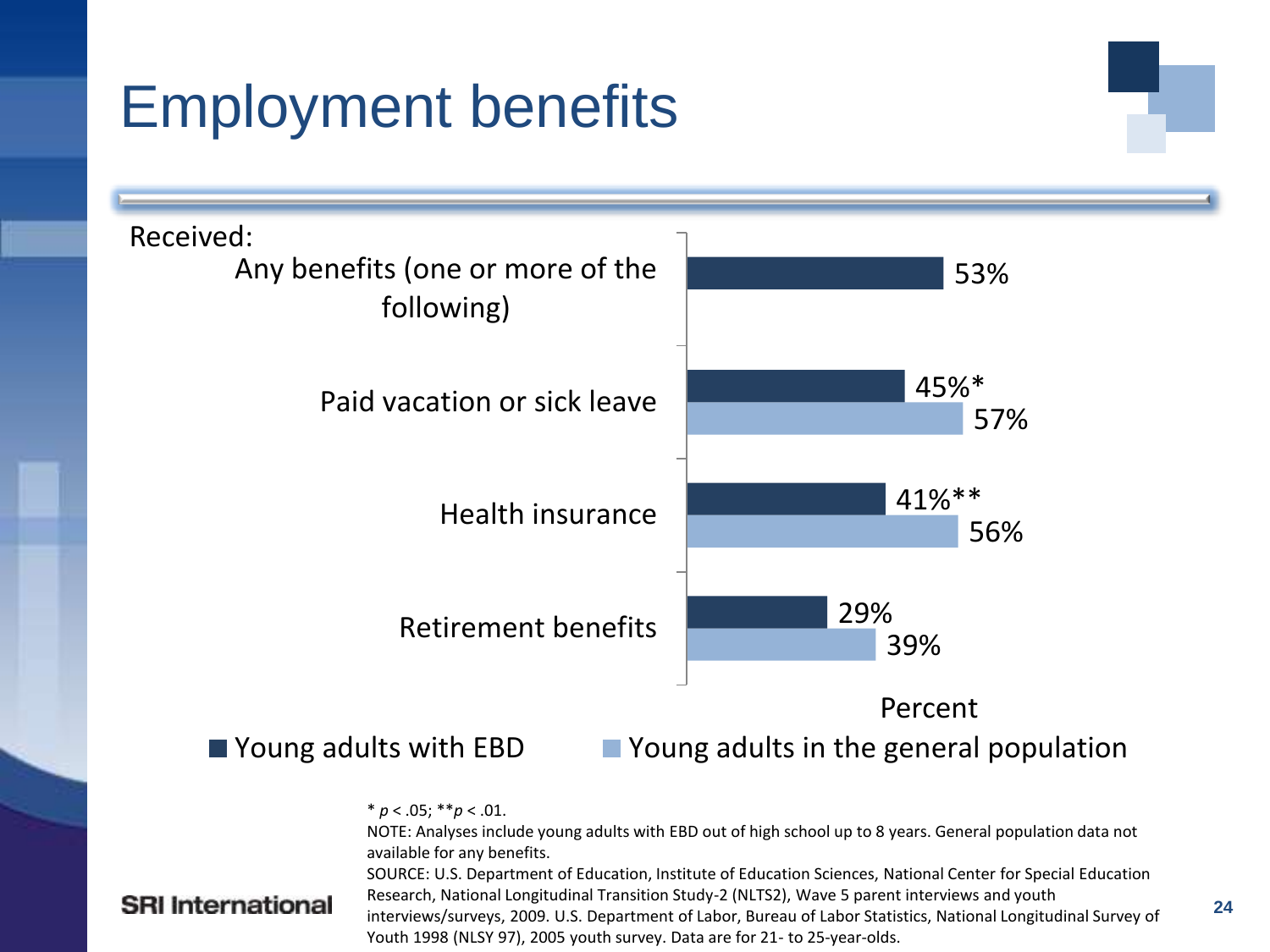### Relevant reports

#### **NLTS/NLTS2 comparison**

Newman, L., Wagner, M., Cameto, R., Knokey, A.M., & Shaver, D. (2010). Comparisons Across Time of the Outcomes of Youth With Disabilities up to 4 Years After High School. A Report of Findings from the National Longitudinal Transition Study-2 (NLTS2) (NCSER 2010-3008). Menlo Park, CA: SRI International. Available at http://www.nlts2.org/reports/2010\_09/index.htm[l](http://www.nlts2.org/reports/2010_09/nlts2_report_2010_09_complete.pdf)

NLTS2 report for young adults out of high school up to 8 year

Newman, L., Wagner, M., Knokey, A.-M., Marder, C., Nagle, K., Shaver, D., Wei, X., with Cameto, R., Contreras, E., Ferguson, K., Greene, S., and Schwarting, M. (2011). The Post-High School Outcomes of Young Adults With Disabilities up to 8 Years After High School. A Report From the National Longitudinal Transition Study-2 (NLTS2) (NCSER 2011-3005). Menlo Park, CA: SRI International. Available at www.nlts2.org/reports/2011\_09\_02/index.html